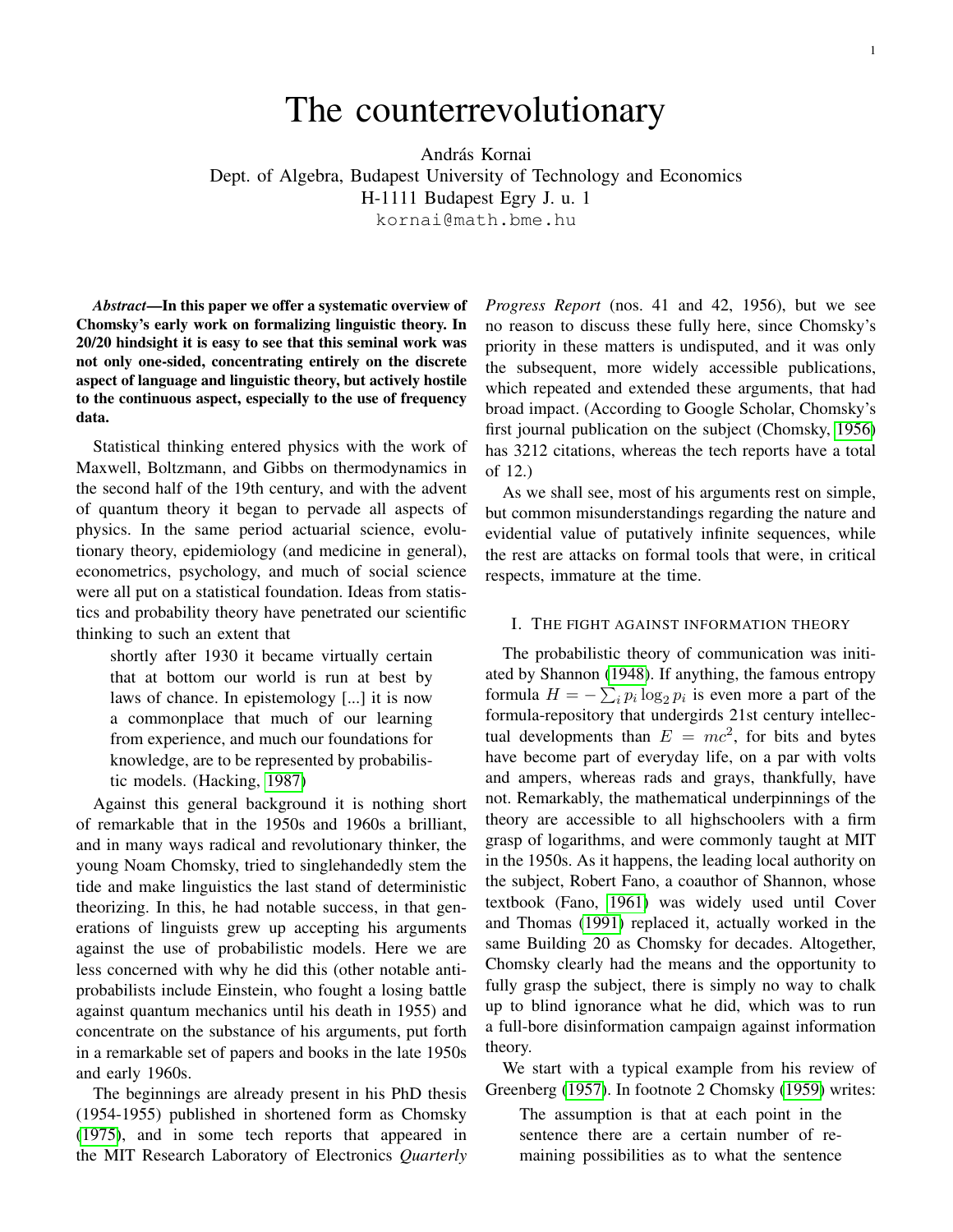will be, and that choice of an element out of a larger class reduces this number more severely than choice from a smaller set, thus giving more "information" to the listener as to which sentence is being selected. However, this interpretation is unacceptable as it stands. Since, by and large, there are, at a given point in a sentence, an infinite number of possible sequences which will complete this sentence, choice of a particular element does not reduce the *number* of remaining alternatives at all.

The plain fact of the matter is that Greenberg was right and Chomsky was wrong, since it is not the raw number, but the information that is at stake here. A sentence that begins *Hey have you heard that* and one that begins *There are many trivial ways* both generate a probability distribution on the set of words that can come next, and the entropy of the former, 4.6 bits, is significantly higher than the entropy of the latter distribution, 2.9 bits. Using a simple statistical language model trained on the Penn Treebank, the word predicted as most probable after the first five words is *the, p*=0.27 in the first case, *to, p*=0.35 in the second, while *to* has probability 0.006 in the first case and *the* 0.012 in the second. Six decades have passed, and the informationtheoretic approach has proven its worth in many areas from speech recognition to machine translation, while the idea of basing a calculus on raw counts (without probabilistic weighting) remains elusive to this day.

At this point, it is hard to say what is driving Chomsky, wilful ignorance (hard to countenance) or conscious choice, but as time goes by, the arguments get more explicit, so we will assume the latter. The highly cited (Chomsky, [1956\)](#page-3-2) takes direct issue with the simple *ngram* model (section 2.4):

[W]e might inquire into the possibility of constructing a sequence of [finite state grammars] that, in some nontrivial way, come closer and closer to matching the output of a satisfactory English grammar. Suppose, for example, that for fixed  $n$  we construct a finite state grammar in the following manner: one state of the grammar is associated with each sequence of English words of length  $n$  and the probability that the word  $X$  will be produced when the system is in the state  $S_i$  is equal to the conditional probability of  $X$ , given the sequence of *n* words which defines  $S_i$ . The output of such grammar is customarily called an n+1st order approximation to English. Evidently, as  $n$  increases, the output of such grammars will come to look more and more like English, since longer and longer sequences have a high probability of being taken directly from the sample of English in which the probabilities were determined. This fact has occasionally led to the suggestion that a theory of linguistic structure might be fashioned on such a model. Whatever the other interest of statistical approximation in this sense may be, it is clear that it can shed no light on the problems of grammar. There is no general relation between the frequency of a string (or its component parts) and its grammaticalness. We can see this moat clearly by considering such strings as *colorless green ideas sleep furiously* which is a grammatical sentence, even though it is fair to assume that no pair of its words may ever have occurred together in the past ...

At the time, few linguists had the statistical background required for spotting the fallacy, namely, that the probability of a string is not equal to its frequency in a corpus, however large, since the corpus is just a finite sample from an infinite distribution. While a detailed critique specifically aimed at the *colorless green ideas* argument had to wait until Pereira [\(2000\)](#page-4-1), the speech (Jelinek and Mercer, [1980\)](#page-3-7) and character recognition (Kornai, [1994\)](#page-3-8) communities kept up the "other interest" in obtaining estimates of the probability of the next word, a task commonly referred to as statistical *language modeling*. In these communities, and in the world of information retrieval (Ponte and Croft, [1998\)](#page-4-2) and machine translation (Brown et al., [1990\)](#page-3-9) it was well understood from the beginning that zero estimates are not acceptable even if zero frequencies are observed, the distribution needs to be *smoothed*. As a matter of historical interest, we mention here that the first widespread smoothing method was in great part due to Fred Jelinek, whose doctoral advisor was Robert Fano.

Let us now consider Chomsky and Miller [\(1958\)](#page-3-10), one of the very appealing papers in the flagship first volume of *Information and Control*, which clearly helped establish *I&C* as the preeminent journal of formal language theory. Among other results, the paper contains the first systematic investigation of finite state languages (FSLs), proving several theorems that are now standard parts of the formal language curriculum, e.g. that the family of FSLs is closed under Boolean operations. Finite state automata (FSA) have received a great deal of attention at the time, with the definitive reformulation of the McCulloch and Pitts [\(1943\)](#page-4-3) brain model as FSA (Kleene, [1956\)](#page-3-11) occupying place of honor in the influen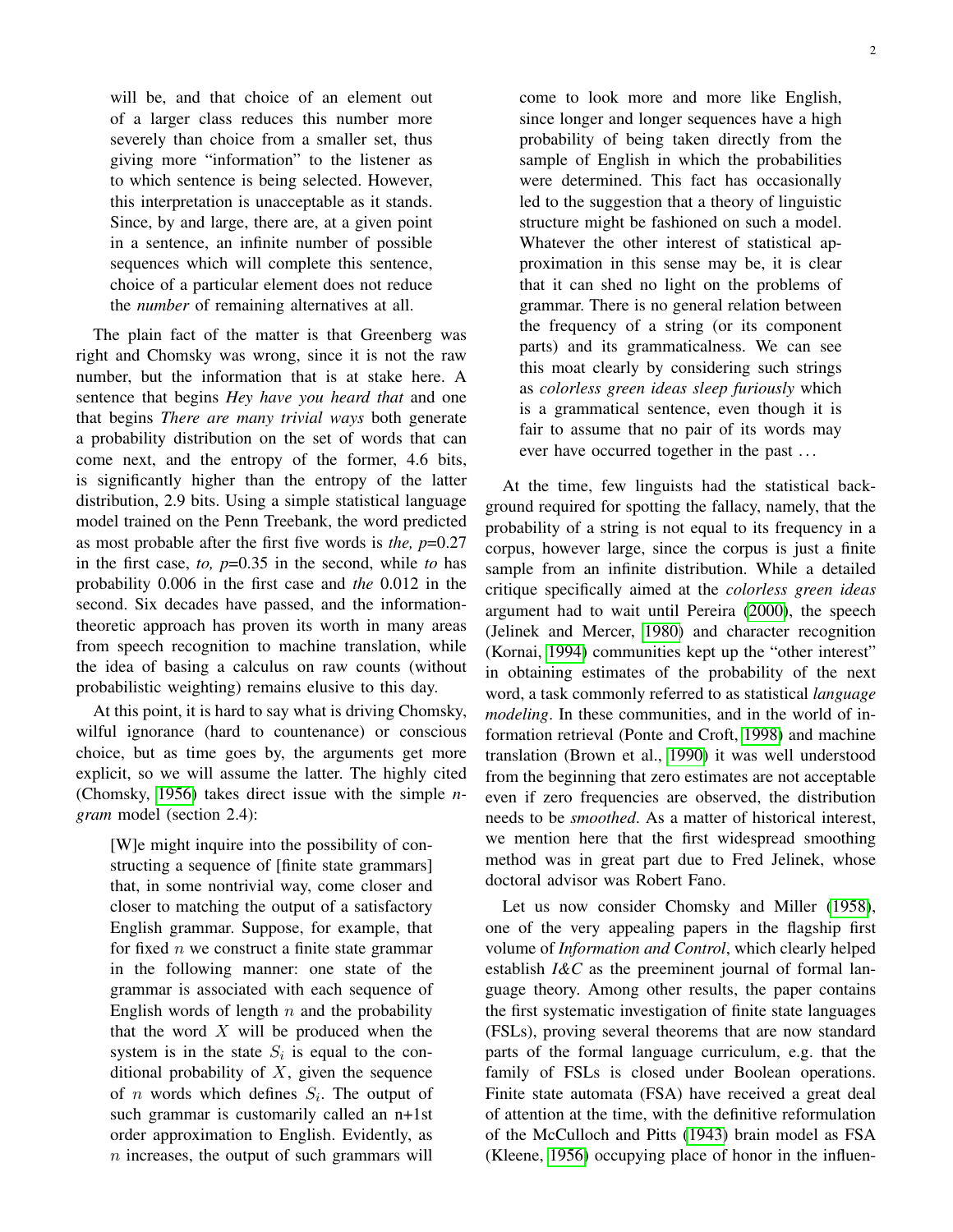tial Shannon and McCarthy [\(1956\)](#page-4-4) collection of papers, the same collection where the equivalent Moore machines (Moore, [1956\)](#page-4-5) were introduced. Mealy machines, another equivalent formulation, were introduced the year before, in Mealy [\(1955\)](#page-4-6). These were all deterministic models: the key observation, that nondeterminism (free will) makes no difference in the class of languages accepted/generated was eventually proven in Rabin and Scott [\(1959\)](#page-4-7). How Chomsky and Miller [\(1958\)](#page-3-10) fits in the tenor of Chomsky's disinformation campaign is clear:

In recent years the representation of a message source by a stochastic process, usually a finite Markov process, has become a familiar procedure (Shannon, [1948\)](#page-4-0). A finite Markov process is essentially a finite state generator that is supplemented by probability distributions for the choices available in each state. There are two important questions we could ask about such generators: (1) What properties characterize languages produced by such generators, and (2) Do natural languages have these properties? It seems clear that a finite state grammar is not adequate for most natural languages (Chomsky, [1956\)](#page-3-2), so the answer to the second question is negative. Nevertheless, the mathematical properties of such processes are well suited to the needs of communication engineers and it is likely that they will continue to be of interest in many applications of communication theory.

Since the leading brain model at the time was equivalent to FSA, the logical conclusion was that natural languages are finite state. Chomsky [\(1957\)](#page-3-12) devoted special effort to demonstrating, with the aid of center-embedding constructions, that this was not so, and subsequently added further epicycles to the theory, most notably, extending the scope of the otherwise clearly necessary competence/performance distinction (Chomsky, [1965\)](#page-3-13) to center-embedding just to defend the validity of this demonstration. This extension of scope was rather controversial from the beginning (and it is hard to find anybody outside the ever-narrowing group of Chomsky devotees who still accepts it), but we shall leave this well-documented controversy to the side here, concentrating entirely on the probabilistic aspects.

What we see here is a systematic effort to present Markovian systems as FSA "supplemented" by probability distributions, and then study FSA without the probabilistic aspect Chomsky deems supplementary. The last sections of Chomsky and Miller [\(1958\)](#page-3-10), where the number of sentences of length  $\lambda$  is counted, already display this strategy of making frequencies disappear by a clever shell game. First arbitrary sentences are replaced by sentences with explicit end-markers. This is without loss of generality according to Theorem 1, which deals only with stringsets shorn of frequencies. Next finite state grammars are replaced by unambiguous ones, again without loss of generality according to Theorem 3 as long as boundary markers are present. Once the switcharoo is complete, the methods of (Shannon, [1948\)](#page-4-0) are used to count the strings of length  $\lambda$ . That the whole shell game is useless, because there are probabilistic languages with finite state support that cannot be generated by FSGs "supplemented" by probabilities was proven only a decade later, by Ellis [\(1969\)](#page-3-14). A remarkable piece of rearguard action was performed by Suppes [\(1970\)](#page-4-8) and canonicalized in Levelt [\(1974\)](#page-4-9) who simply presented Suppes' false conjecture as a theorem, see Kornai [\(2011\)](#page-4-10) for details.

## II. WHAT HAPPENED?

What we have documented here is not an error. There is simply no way for anyone familiar with the body of Chomsky's work on formal grammars (a field that, for all intents and purposes, he originated) to bring themselves to believe that he somehow committed a 'thinko', a mental misstep akin to a typo. In hindsight it is evident that Chomsky was within striking distance of some of the greatest discoveries of the 20th century, nondeterminism (Rabin and Scott, [1959\)](#page-4-7), and Hidden Markov Models (HMMs) (Stratonovich, [1960;](#page-4-11) Baum and Petrie, [1966\)](#page-3-15). He was occupied with the same issues, and the extensive (at 70 pages, near monograph-length) treatment of probabilistic models presented in Miller and Chomsky [\(1963\)](#page-4-12) is ample testament to his mathematical sophistication. But in his eagerness to present his notion of transformational grammar as the only adequate model of natural language (an attempt destroyed by Peters and Ritchie [\(1973\)](#page-4-13) long before the rebirth of probabilistic models) he missed out both on nondeterminism, which is highly relevant to Artificial Intelligence in general and to programming language semantics in particular (Floyd, [1967\)](#page-3-16), and as we will try to show here, on HMMs, which have far-reaching uses not just for the study of natural language, but also for the language of nature, the genetic code (Durbin et al., [1998\)](#page-3-17).

It is hard to speculate about the mind-state of others, but there is no deep reason to assume that the disinformation campaign, such as it was, was run cynically. More likely is that Chomsky thought hard about these matters, and first convinced himself that probabilities are irrelevant to grammar. One glimpse into his thinking process is provided in Section 2.4 of (Chomsky, [1956\)](#page-3-2)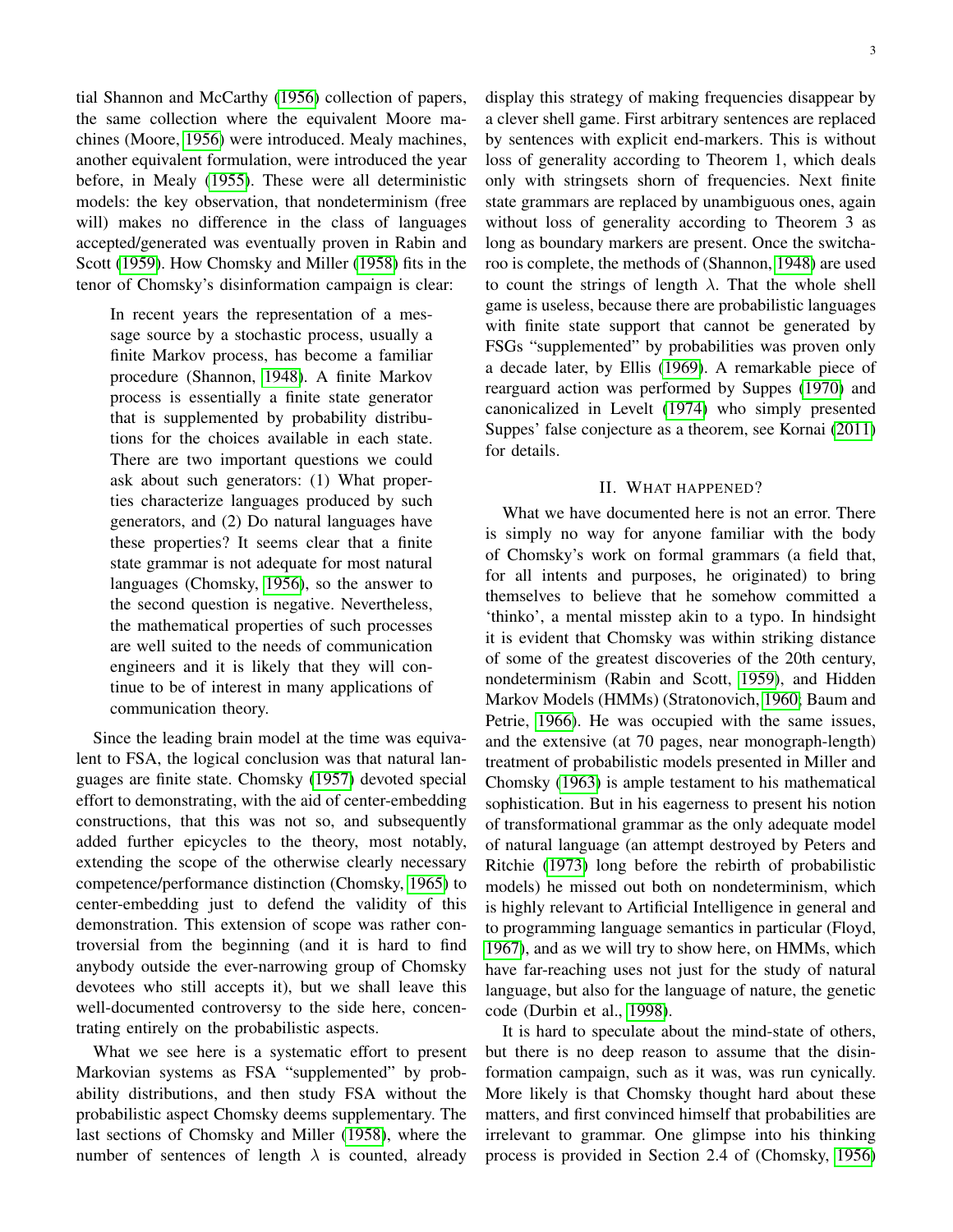that we already quoted: 'colorless green ideas sleep furiously' is (...) grammatical (...), even though it is fair to assume that *no pair of its words may ever have occurred together in the past* (emphasis added). Obviously, the bigrams 'colorless green', 'green ideas', 'ideas sleep', and 'sleep furiously' are all extremely rare.

Now that we have access to really large corpora (subsequent search results are from Google Books) we do find an instance of 'colorless green' in Volume 8 of the *School of Mines Quarterly* (1887) in an article devoted to qualitative blowpipe analysis (p. 363), and 'Groovy Green Ideas: Environmental Education for the Kids' effortlessly transcends what at first blush looks a very strong selectional restriction ruling out the use of color terms with abstract objects. While 20th century material is dominated by Chomsky's example, in an 1868 book we find 'lain hushed in that mysterious dormitory, where ideas sleep, all ready to awake again into life' and in a 1932 volume we find 'After a day in the ditches we would sleep furiously'. This is a situation every generative grammarian who relies on intuition is familiar with: we may swear something is ungrammatical, until we are confronted with real life examples of it. Trusting our intuition is good, but verifying it is better.

The examples drive home not just the trivial point that 'unattested' is not a reasonable proxy for 'ungrammatical', but also show how Chomsky got within an inch of the Hidden Markov breakthrough. He knew that the class bigrams, Adjective Adjective, Adjective Noun, Noun Verb, and Verb Adverb are perfectly common, and had the critical insight that the sentence is actually grammatical. All that was missing was to bring his very own notion of distinguishing between deep and surface structure to the case of preterminals (part of speech categories) and lexical entries!

On the occasion of his 90th birthday a celebration of Chomsky's lasting accomplishments would perhaps be more fitting than the impartial analysis, sine ira et studio, of a failure that lesser intellects could have committed even more easily. But the laudatory literature is vast, and almost always commits the very same errors as the master, which brings up the issue of collective responsibility. Chomsky, by missing out on great discoveries within his reach, has already paid dearly for his counterrevolutionary stance, the rest of the blame must be laid at the feet of his blind followers. Instead of becoming a vital part of 21st century research, by the 1990s "mainstream" generative syntax increasingly resembled a rust-belt town, with the local industries dead or dying, old transportation arteries falling into disuse, and no hope for urban renewal. The revolution could not be stopped.

## ACKNOWLEDGMENTS

I am grateful to Paul Kiparsky for incisive comments on an earlier version of the paper.

### **REFERENCES**

- <span id="page-3-15"></span>Baum, Leonard E. and Ted Petrie (1966). "Statistical inference for probabilistic functions of finite state Markov chains". In: *Annals of Mathematical Statistics* 37, pp. 1554–1563.
- <span id="page-3-9"></span>Brown, Peter et al. (1990). "A statistical approach to machine translation". In: *Computational Linguistics* 16, pp. 79–85.
- <span id="page-3-2"></span>Chomsky, Noam (1956). "Three models for the description of language". In: *IRE Transactions on Information Theory* 2, pp. 113–124.
- <span id="page-3-12"></span>– (1957). *Syntactic Structures*. The Hague: Mouton.
- <span id="page-3-6"></span>– (1959). "On certain formal properties of grammars". In: *Information and Control* 2, pp. 137–167.
- <span id="page-3-13"></span>– (1965). *Aspects of the Theory of Syntax*. MIT Press.
- <span id="page-3-1"></span>– (1975). *The logical structure of linguistic theory*. Springer Verlag.
- <span id="page-3-10"></span>Chomsky, Noam and George Miller (1958). "Finite-state languages". In: *Information and Control* 1, pp. 91– 112.
- <span id="page-3-4"></span>Cover, Thomas M. and Joy A. Thomas (1991). *Elements of Information Theory*. Wiley.
- <span id="page-3-17"></span>Durbin, R. et al. (1998). *Biological Sequence Analysis: Probabilistic Models of Proteins and Nucleic Acids*. Cambridge University Press.
- <span id="page-3-14"></span>Ellis, Clarence A. (1969). *Probabilistic Languages and Automata*. University of Illinois, Urbana: PhD thesis.
- <span id="page-3-3"></span>Fano, Robert (1961). *Transmission of Information: A Statistical Theory of Communications*. MIT Press.
- <span id="page-3-16"></span>Floyd, Robert W (1967). "Nondeterministic algorithms". In: *Journal of the ACM (JACM)* 14.4, pp. 636–644.
- <span id="page-3-5"></span>Greenberg, Joseph H., ed. (1957). *Essays in linguistics*. University of Chicago Press.
- <span id="page-3-0"></span>Hacking, Ian (1987). "Was There a Probabilistic Revolution 1800-1930?" In: *The Probabilistic Revolution*. Ed. by L. Krüger et al. Cambridge MA: MIT Press.
- <span id="page-3-7"></span>Jelinek, Frederick and Robert Mercer (1980). "Interpolated estimation of Markov source parameters from sparse data". In: *Proceedings of the Workshop on Pattern Recognition in Practice*. Ed. by E. S. Geltsema and L. N. Kanal. Amsterdam: North-Holland.
- <span id="page-3-11"></span>Kleene, Stephen C. (1956). "Representation of events in nerve nets and finite automata". In: *Automata Studies*. Ed. by C. Shannon and J. McCarthy. Princeton University Press, pp. 3–41.
- <span id="page-3-8"></span>Kornai, András (1994). "Language models: where are the bottlenecks?" In: *AISB Quarterly* 88, pp. 36–40.